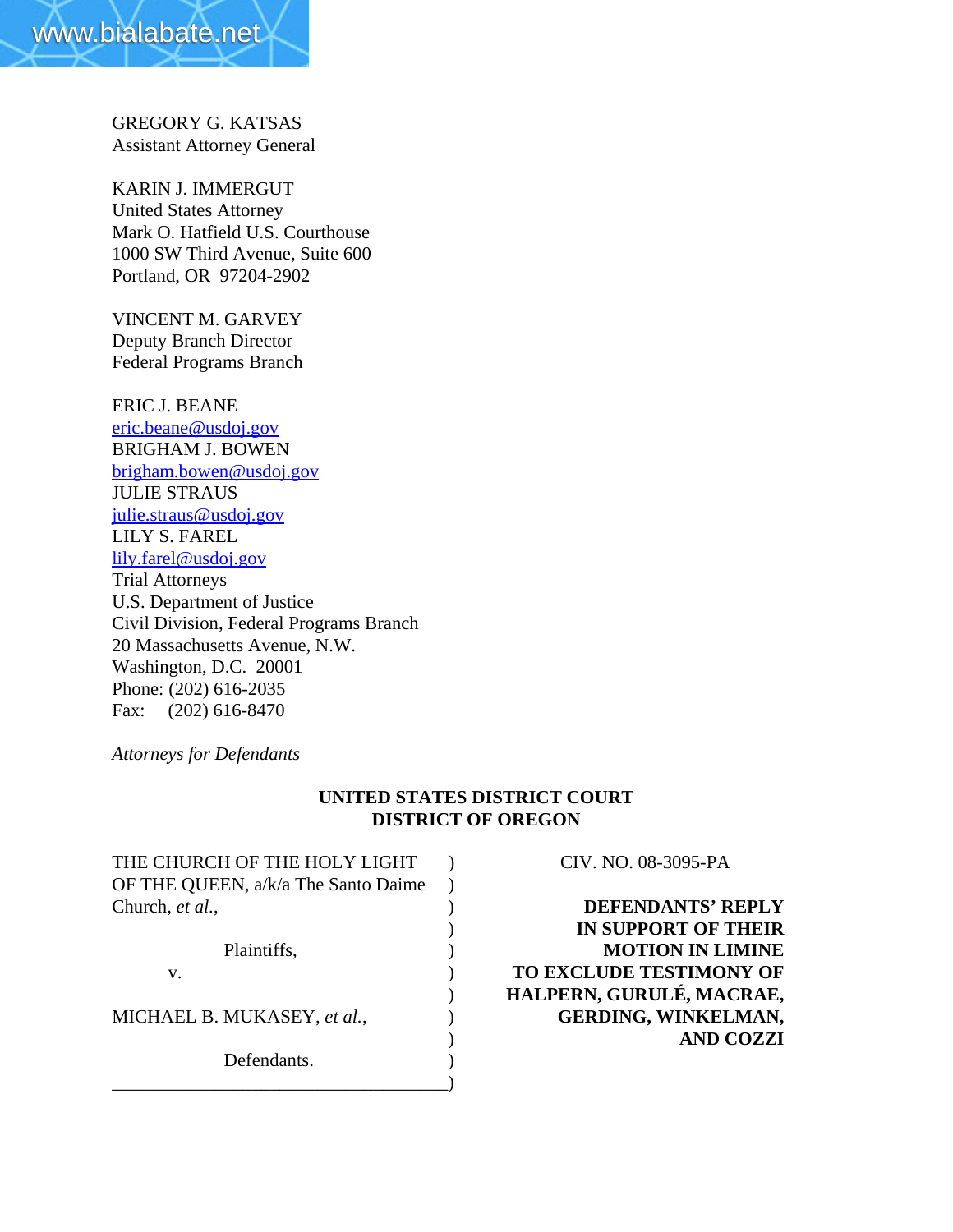### **INTRODUCTION**

In response to Defendants' Motion in Limine to Exclude Testimony, Plaintiffs present an opposition brief that is procedurally defective and riddled with inaccuracies. There is very little contained in the filing that is, in fact, responsive to Defendants' motion. Plaintiffs fail to respond to Defendants' *Daubert* arguments about their witnesses, instead resorting to attacks on Defendants' experts. Plaintiffs also attempt to raise issues far outside the scope of the motion, inappropriately including arguments that should be contained in a separate motion and that have no place in an opposition brief. The brief, although captioned as an "opposition," is also a thinly-veiled rebuttal to Defendants' expert statements. The few points that actually are responsive to Defendants' Motion do nothing to cure the fundamental defects in Plaintiffs' witness statements. $<sup>1</sup>$ </sup>

Plaintiffs' opposition brief fails to comply with the rules of this Court and should be striken on this basis. The brief is untimely, and its length exceeds the limit set by this Court. *See* LR 7.1(e)(1) (requiring all responses to be filed within 11 days) and LR 7.2(b) (stating that without prior Court approval, memoranda must be 35 pages or less). Moreover, the response has been filed less than two weeks before trial. The proximity to the trial date forces Defendants to reallocate resources away from preparing for trial and instead focus on issues that should have been raised earlier.

<sup>&</sup>lt;sup>1</sup> Plaintiffs' opposition brief fails to comply with the rules of this Court and should be striken on this basis. The brief is untimely, and its length exceeds the limit set by this Court. *See* LR 7.1(e)(1) (requiring all responses to be filed within 11 days) and LR 7.2(b) (stating that without prior Court approval, memoranda must be 35 pages or less). Moreover, the response has been filed less than two weeks before trial. The proximity to the trial date forces Defendants to reallocate resources away from preparing for trial and instead focus on issues that should have been raised earlier.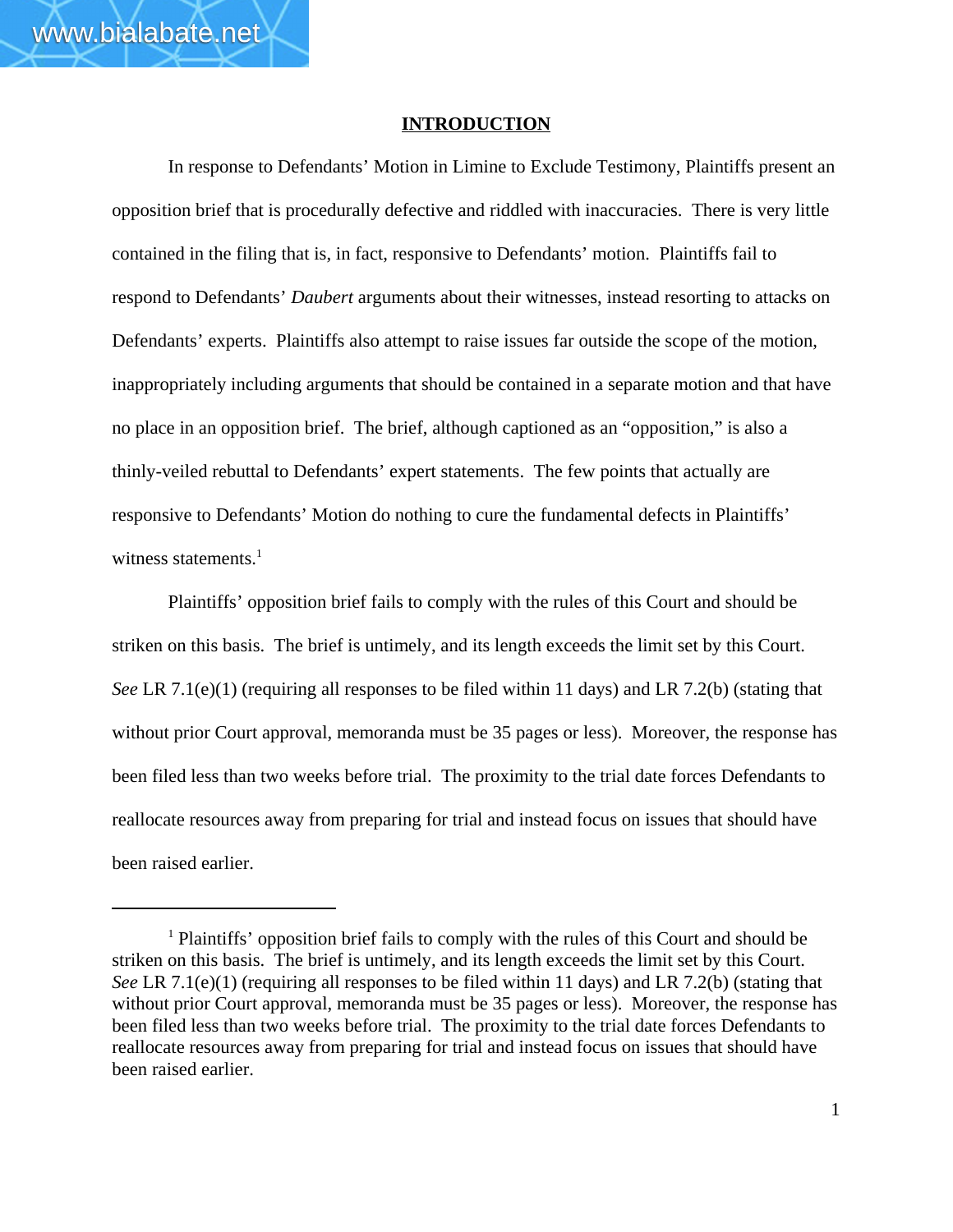Defendants' Motion in Limine should be granted because Plaintiffs have failed to establish the admissibility of the testimony that is covered by that Motion. In addition, the Court should disregard Plaintiffs' unresponsive arguments.

### **DISCUSSION**

# **I. PLAINTIFFS HAVE FAILED TO ESTABLISH THE ADMISSIBILITY OF CERTAIN WITNESS STATEMENTS OR PORTIONS THEREOF.**

# **A. Plaintiffs' Arguments Cannot Compensate for the Fundamental Flaws in Dr. Halpern's Testimony.**

Plaintiffs contend that Dr. Halpern's testimony should be admitted into evidence, but rather than attempting to justify Dr. Halpern's methodology (as would be expected in an opposition to a *Daubert* motion), Plaintiffs instead choose to attack Dr. Walker's academic critique of the Halpern study.

Plaintiffs argue that Dr. "Walker's Statement focuses primarily on attacking Dr. Grob and Dr. Halpern but offers no evidence in support of the defendants' burden of proof." Pls' Opp. at 15-16. Plaintiffs appear to misunderstand the purpose of Dr. Walker's testimony. Dr. Walker is not being presented as an expert in ayahuasca use. He is not discussing the toxicity of ayahuasca. He is not submitting a study or offering substantive evidence to establish that ayahuasca is not safe. Rather, he is explaining the numerous ways in which Halpern's study fails to meet acceptable scientific standards.

Plaintiffs also try, albeit unsuccessfully, to attack the foundation of Dr. Walker's knowledge, stating that "Dr. Walker does not have the professional qualifications or the expertise to assess the scientific methodology or conclusions reached by the Halpern or Grob studies." Pls.' Opp. at 13. Even the most cursory glance at Dr. Walker's experience and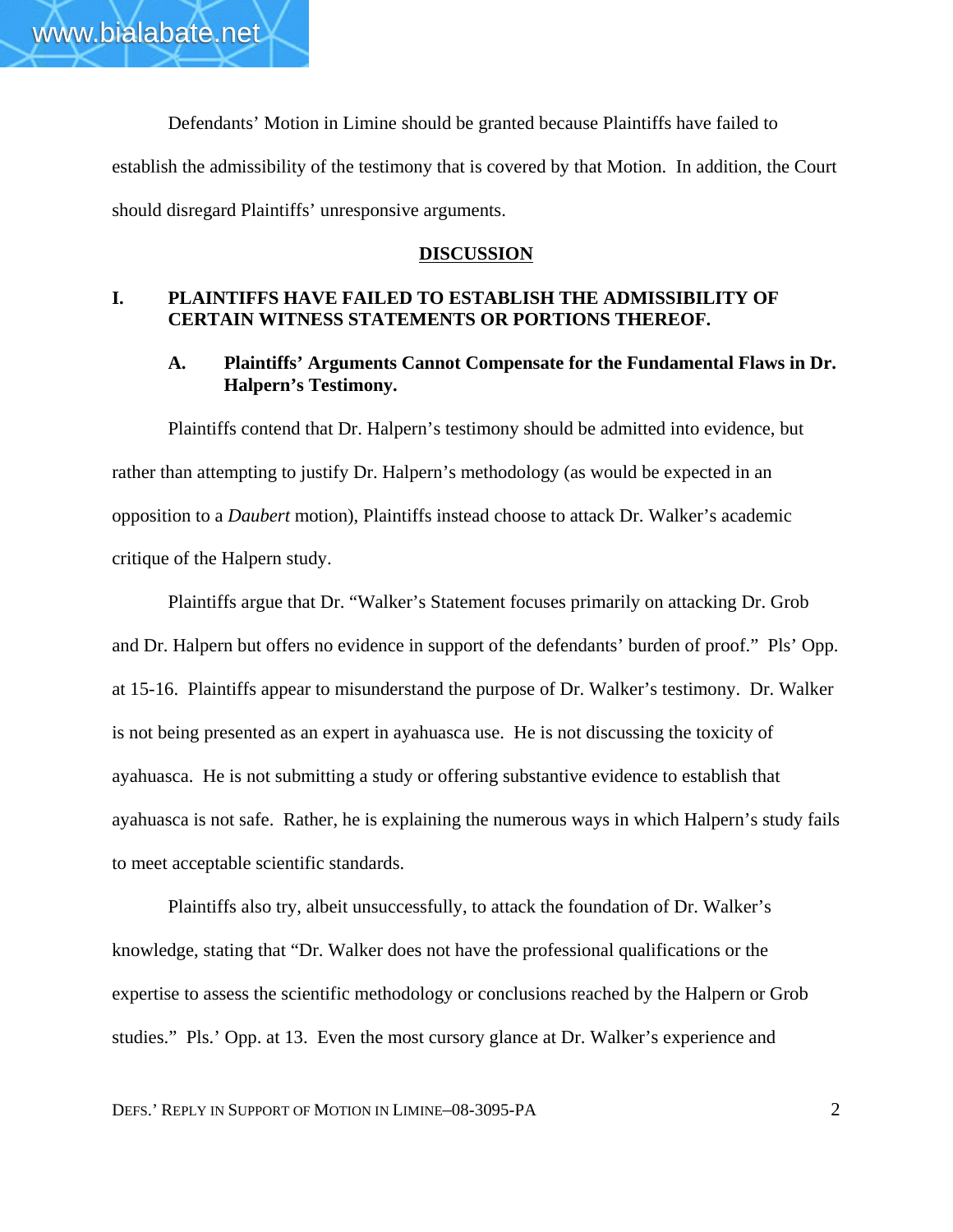education proves this statement false. *See* Walker CV, Doc. #70. As an epidemiologist and a medical doctor with over thirty years of experience, Dr. Walker has "published as principal author or coauthor, over 275 research papers, editorials, commentaries, book chapters and reviews." Report of Dr. Walker at 1. In addition to his extensive list of publications, Dr. Walker also teaches courses in epidemiologic methods and in the science of pharmacoepidemiology (the epidemiologic study of drug effects) to graduate students at Harvard University School of Public Health. With this educational and professional background, Dr. Walker is exceptionally qualified to offer a methodological analysis. Plaintiffs then claim that Dr. Walker has never published any studies regarding controlled substances such as DMT, LSD, mescaline, and peyote, but Dr. Walker never mentions these substances in his statement. Rather, Dr. Walker's statement is narrowly tailored based on his professional experience as a medical doctor and an epidemiologist. Even more dubiously, Plaintiffs state that, according to Dr. Walker's curriculum vitae, his "only written work regarding these issues are opinions that were generated solely for the purpose of this litigation." Pls.' Opp. at 12. While his opinion is obviously based on the particular facts of this

case, his conclusions rest on decades of experience evaluating studies

Finally, despite numerous references to Dr. Grob's study in their own witness statements, Plaintiffs accuse Dr. Walker of repeating his criticisms of the Grob study from prior testimony. Pls.' Opp. at 15. This accusation is baseless. Dr. Walker addresses the methodology of the Grob study simply because Dr. Halpern relies so heavily on its conclusions. *See* Pls.' Ex. 7 at SR20. As an underlying source for Dr. Halpern's research, it is perfectly reasonable to inquire into the soundness of Dr. Grob's studies. Since Dr. Grob has not published a study correcting the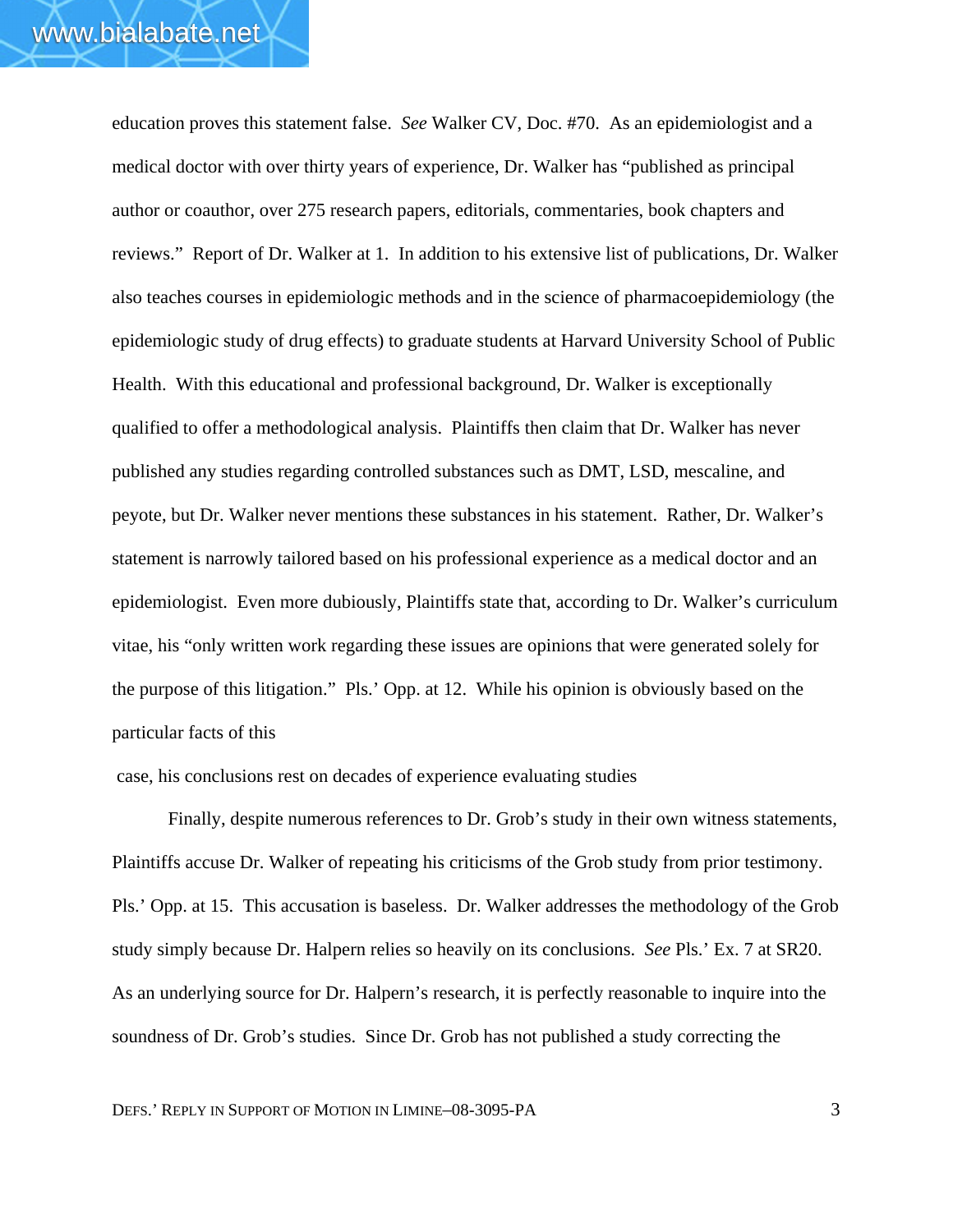numerous methodological errors in the original study, Dr. Walker has no alternative study to examine. Such an inquiry revealed, as Dr. Walker recounted in his statement, so many methodological flaws as to render the study as unreliable as Dr. Halpern's own work. Because of his exclusive reliance on studies that do not comport with even the most basic principles of scientific methodology, Dr. Halpern's witness statement is inadmissible.

# **B. Plaintiffs Cannot Justify the Admission Into Evidence of Mr. Gurulé's Improper Legal Opinions.**

Instead of offering a legal basis for the admissibility of Mr. Gurulé's witness statement, Plaintiffs resort to pointing fingers at Defendants' experts, perhaps attempting to draw attention away from the deficiencies of their own witness.

Plaintiffs' sole objection to Defendants' motion to exclude Mr. Gurulé's testimony is that Ms. Curry bases her own statements on legal experience. *See* Pls.' Opp. at 29. Plaintiffs seem to suggest that because both Mr. Gurulé and Ms. Curry are attorneys, their statements should warrant the same examination and standard for admission. Ms. Curry is a party to this lawsuit and thus permitted (in fact, expected) to discuss facts that support the Drug Enforcement Administration's legal argument. Moreover, Ms. Curry is an official in the office responsible for considering exemptions to the Controlled Substances Act ("CSA") and is often called upon to opine on matters involving allegedly religious drug use. Her witness statement is fact-based and unquestionably permissible. In contrast, Mr. Gurulé bases his opinions on reading Plaintiffs' statements and on his experience as an attorney. He does not evaluate facts or describe how any of his professional experience has led to the conclusions he reaches, an omission that renders his testimony inadmissible. *See Crow Tribe of Indians v. Racicot*, 87 F.3d 1039, 1045 (9th Cir. 1996) (holding that "[e]xpert testimony is not proper for issues of law. Experts interpret and analyze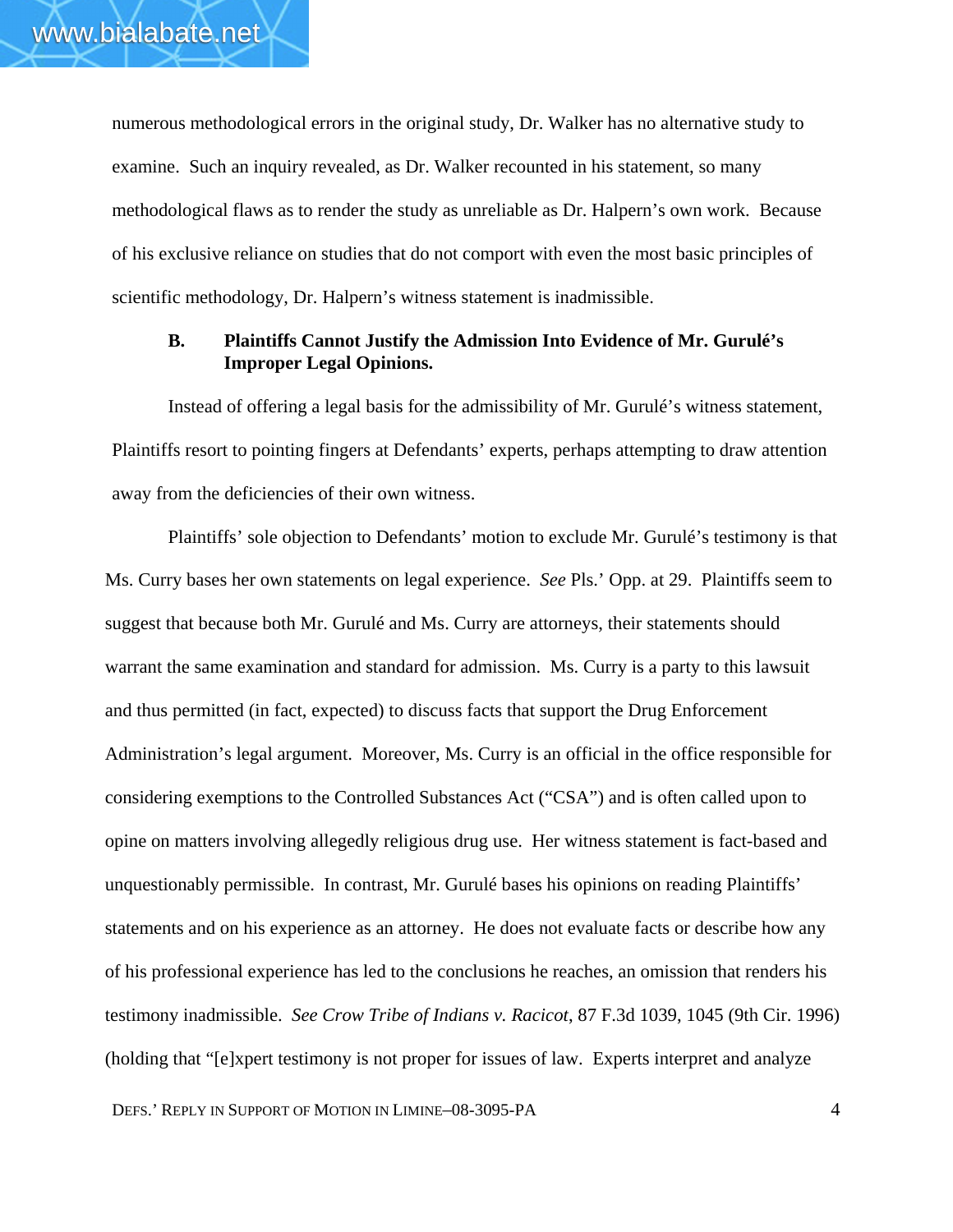factual evidence. They do not testify about the law . . . .") (citations and quotations omitted). Mr. Gurulé's statement is made up entirely of impermissible legal opinion and should be excluded. *See* Def. Mot. in Limine at 13-15.

# **C. Plaintiffs' Theory About the Relevance of Dr. MacRae's Testimony is Incorrect.**

Defendants noted two main defects with Dr. MacRae's testimony: that his remarks on Brazilian drug policy are irrelevant to this case and that he has no foundation for his opinions about drug categorization, diversion control, or pharmacology. *See* Def. Mot. in Limine at 15-19. Plaintiffs respond by asserting that "drug use and abuse obviously transcends national borders." Pls.' Opp. at 31. That statement is of no consequence. The manner in which the Brazilian government addresses its country's drug problem is simply not informative for this case and does nothing to vitiate the inadmissibility of Dr. MacRae's statement. In addition, Dr. MacRae admits that he knows nothing about the practices of the Plaintiffs, further underscoring the irrelevance of his testimony in this case. *See* Rebuttal Statement of Dr. MacRae at 4 ("I admit that I did not address in any detail the Santo Daime activities in the United States"), Doc. #107.

Plaintiffs' efforts to overcome Dr. MacRae's lack of foundation for his statements about drug categorization, diversion, or pharmacology are unavailing. Plaintiffs' suggest that Dr. MacRae, if he is an expert in one area, can read expert reports in other areas, restate them, and stamp them with his seal of expertise. *See* Pls.' Opp. at 31 (insisting that as "an expert, he has the absolute right to and does draw on the experience of other plaintiffs' experts . . . .). This statement is erroneous under the Federal Rules of Evidence and related case law. Under *Daubert* and its progeny, courts are obligated to serve a "gate-keeping" function and make individualized assessments about the soundness of any expert's testimony. *See* Fed. R. Evid. 702; *United States*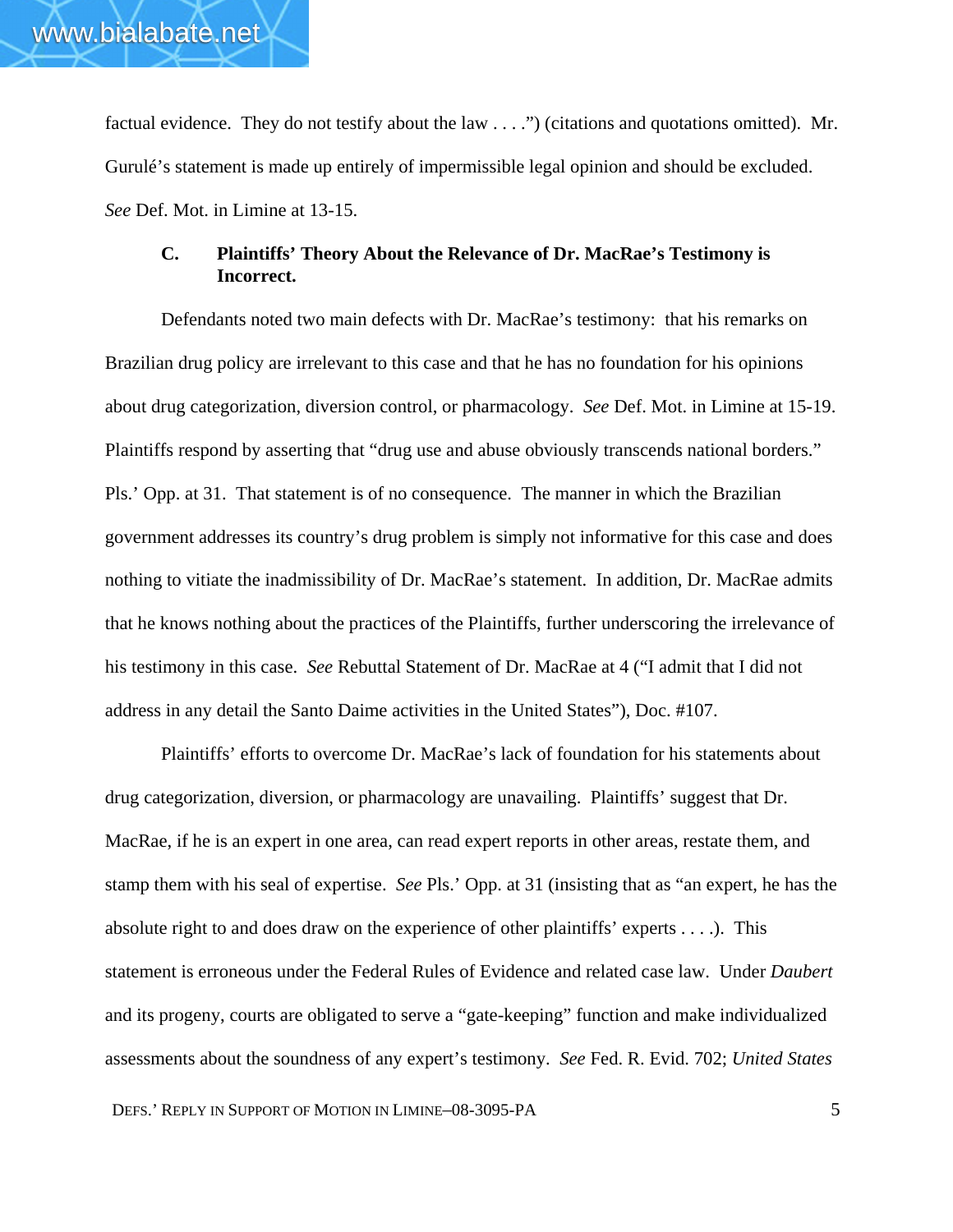*v. Hermanek*, 289 F.3d 1076, 1093 (9th Cir. 2002) (citing *Daubert v. Merrell Dow Pharms., Inc.*, 509 U.S. 579, 597 (1993) (internal quotations omitted)). As part of this assessment, courts look at "whether the expert is proposing to testify to (1) scientific knowledge that (2) will assist the trier of fact to understand or determine a fact in issue." *Daubert,* 509 U.S. at 592. Plaintiffs seem to suggest that if an expert in area A reads statements concerning areas B and C, he could testify as an expert in areas A, B, and C. Any proposed testimony must naturally arise from the expert's professional experience; otherwise, there would be no reason for the individualized examination mandated in *Daubert* because anyone could testify on any subject. Here, Dr. MacRae presents no foundation for his opinions on drug categorization, diversion, or pharmacology. His experience is solely as a policy-maker in the Brazilian government. Any testimony outside this limited area should be excluded for lack of foundation, consistent with Federal Rule of Evidence 702. Any testimony on Brazilian drug policy should also be excluded because it has no relevance to this case.

### **D. Plaintiffs Have Not Supplied a Foundation for the Testimony of Mr. Gerding.**

Following their pattern with previous experts, Plaintiffs defend Mr. Gerding by calling attention to Defendants' witnesses instead of addressing the deficiencies of their own witnesses. Plaintiffs attack Ms. Curry because she, like Mr. Gerding, lacks a degree in pharmacology. *See* Pls.' Opp. at 34. Yet Plaintiffs fail to acknowledge that Ms. Curry is not testifying as a pharmacologist. Instead, she testifies from her position as a government official who evaluates petitions for exemptions from the CSA. An analogy between Mr. Gerding's testimony or experience and that of Ms. Curry is inapplicable. Mr. Gerding seeks to testify as to matters of pharmacology but without the requisite experience in either his professional or educational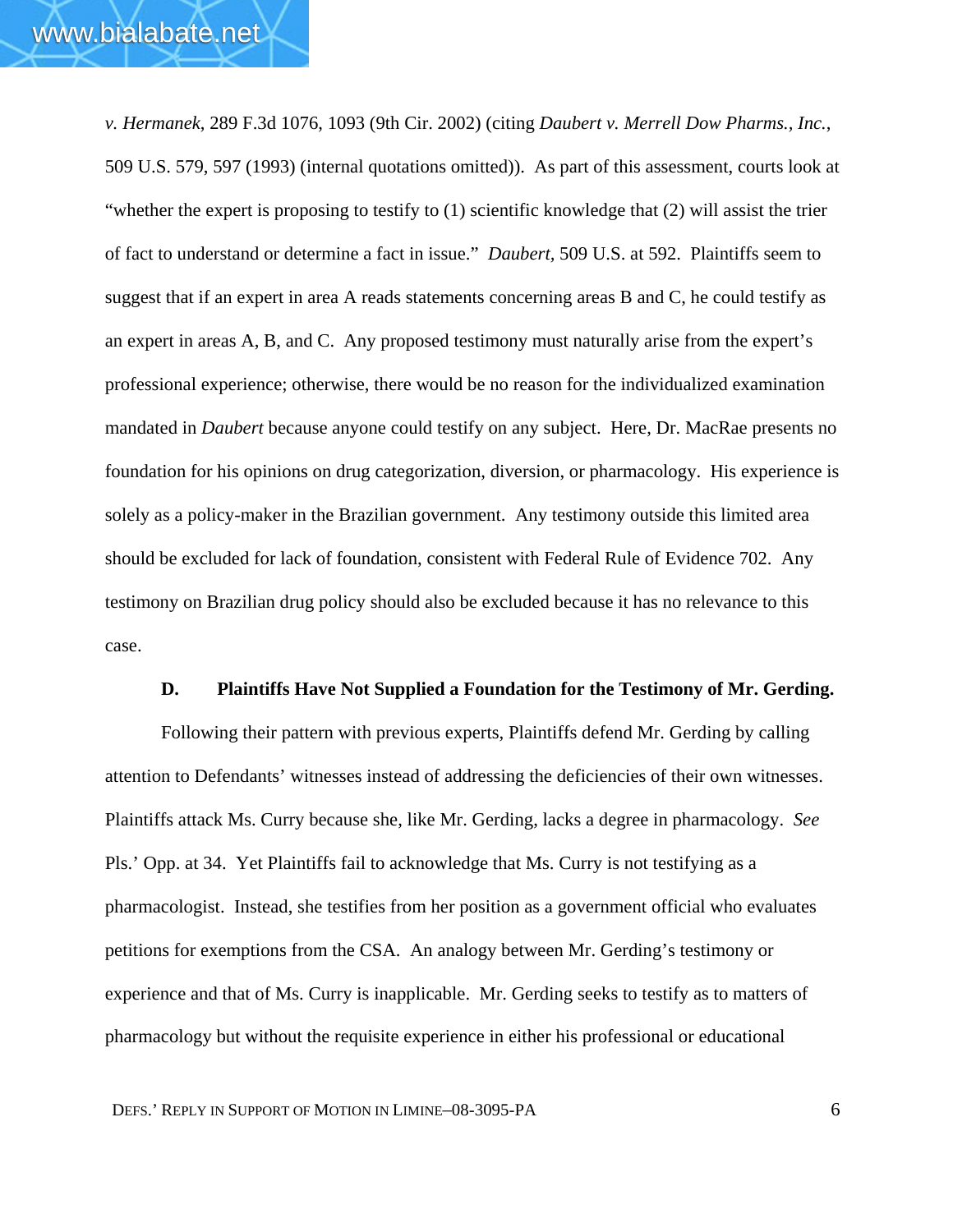background. Each witness is testifying to a different matter and should be assessed individually, pursuant to the requirements set forth in *Daubert*. *See* 509 U.S. at 592.

Plaintiffs try to explain away the deficiencies in Mr. Gerding's experience by stating that as "an expert, Gerding is able to utilize the opinions and conclusions of experts in other fields to assist him in forming his opinions." Pls.' Opp. at 34. This argument echoes Plaintiffs' explanation that Dr. MacRae is somehow qualified to testify in fields he has read about, a complete deviation from the standards set by *Daubert* and Rule 702. Pharmacologists and toxicologists have advanced degrees in their areas of expertise. While Mr. Gerding's pharmacy experience might relate to pharmacology and toxicology on a superficial level, he is simply not a pharmacologist and should not be permitted to testify as one.

Finally, Plaintiffs persist in their argument that peyote and the Native American Church's ("NAC") use of peyote is applicable to this case. It is not. Mr. Gerding's experience with the Oregon Pharmacy Board's approval of peyote use does not inform this case, and any discussion of the NAC's peyote use by any other witness is wholly irrelevant. This Court indicated as much in the pre-trial conference held on December 22, 2008, where the Court sustained Defendants' relevance objections to Plaintiffs' interrogatories about peyote. *See* Doc. #87. To briefly restate Defendants' arguments, the NAC has a statutory and regulatory exemption from the CSA for the ceremonial use of peyote. *See* 42 U.S.C. § 1996a; 21 C.F.R. § 1307.31. The NAC's exemption was enacted by Congress to reflect the federal government's historically unique relationship with Native Americans. This relationship is firmly rooted in constitutional jurisprudence and is based on a political distinction, not a religious one. The NAC and its peyote exemption are simply *sui generis* and have no bearing on this case.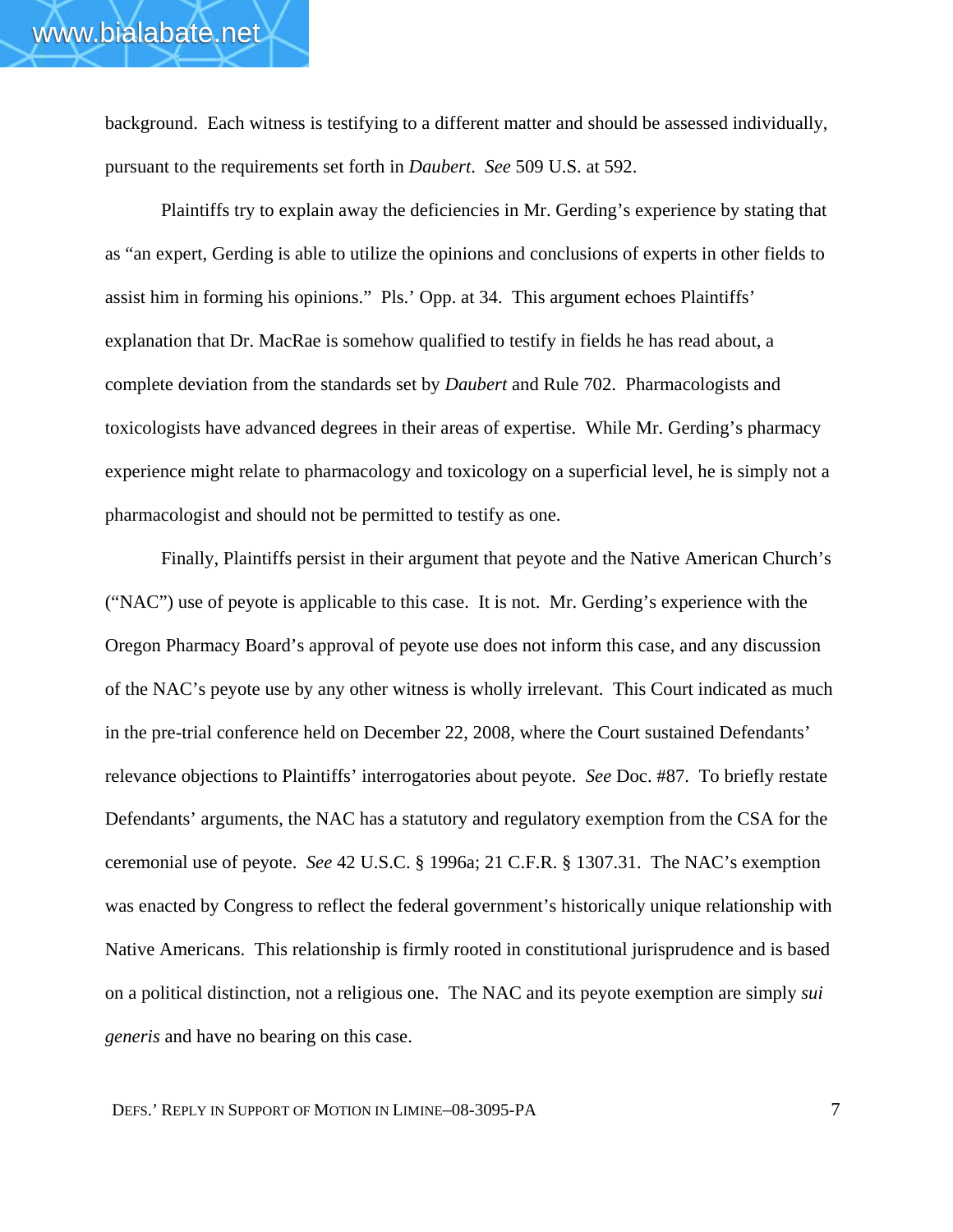# **E. Plaintiffs Offer No Legal Justification for Permitting Dr. Winkelman to Testify Outside His Defined Area of Expertise.**

Dr. Winkelman is not qualified to testify as to pharmacology, toxicology, or diversion control because he has established no foundation for his opinions in any of these areas. In an effort to qualify Dr. Winkelman to opine on these subjects, Plaintiffs assert that "Winkelman's formal training and his experience render him fully capable to review the other expert reports to form part of the factual predicate for his conclusions." Pls.' Opp. at 36. What Plaintiffs fail to note is that an expert can review and opine on other reports only if they have relevant experience to do so. But the mere act of reading other expert reports does not make one an expert in those areas. If Dr. Winkelman proposes "to testify as to matters growing naturally and directly out of research he has conducted," he must, as any other expert would be required to do, lay the proper foundation as required by Rule 702. *Id*. With no background in toxicology or diversion control, Dr. Winkelman's testimony as to those subjects should be excluded.

## **F. Dr. Cozzi's Proffered Opinions on Drug Policy Are Inadmissible.**

Under Rule 702, an expert must provide evidence of "specialized knowledge" in order to give testimony. In defense of Dr. Cozzi, Plaintiffs contend that since there is no degree in "drug policy," anyone is qualified to discuss the subject. Pls.' Opp. at 37. However, Rule 702's requirement applies to all expert testimony, whether the expert seeks to testify as to policy or anything else. Plaintiffs even acknowledge this requirement, noting that experts must "possess sufficient knowledge from formal training, education, or experience to assist the trier of fact." *Id*. Despite reciting this rule, Plaintiffs make no attempt to satisfy its standard. Dr. Cozzi has no relevant training, education, or experience in drug policy; accordingly, his testimony in that area must be excluded.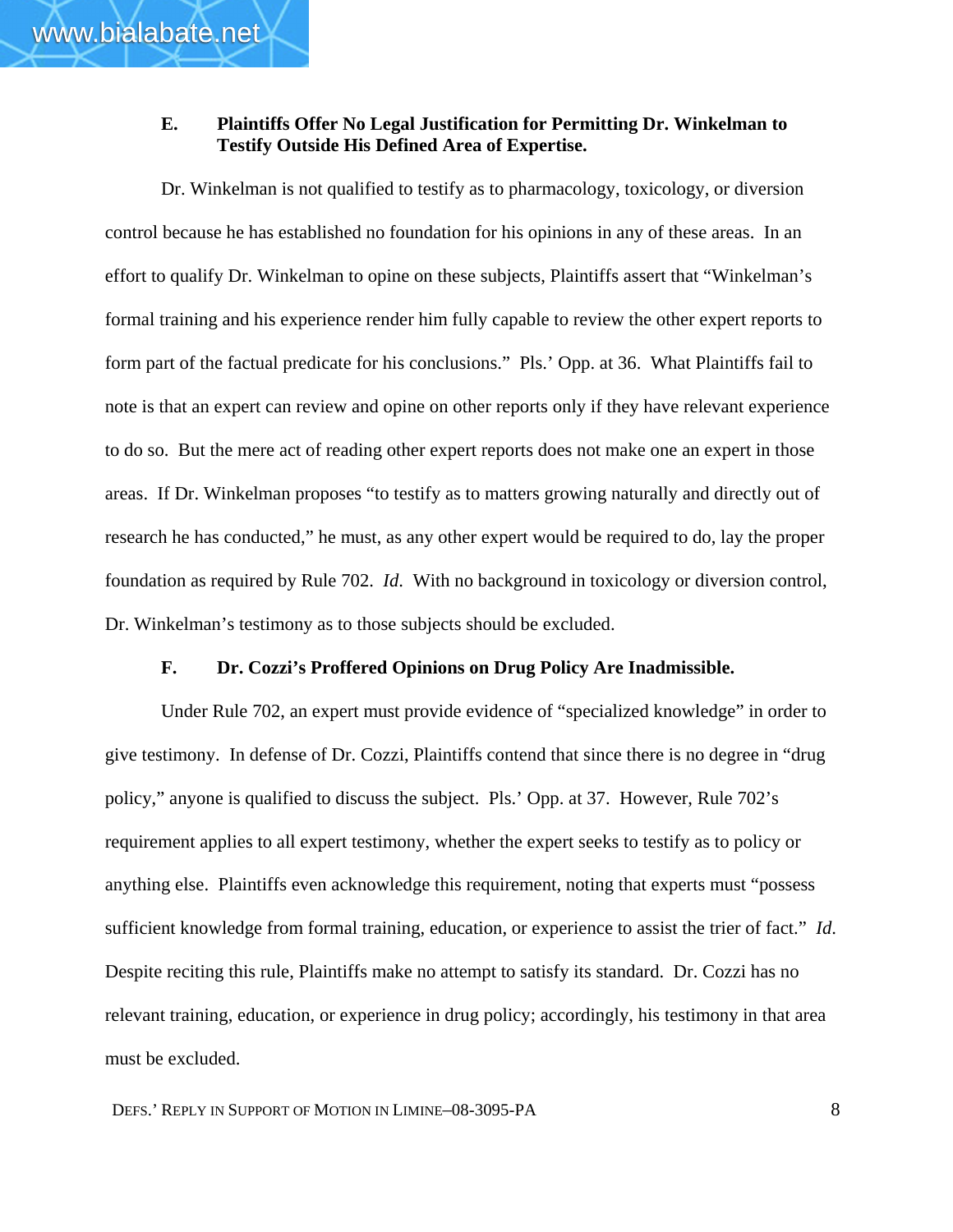## **II. PLAINTIFFS' NON-RESPONSIVE ARGUMENTS SHOULD BE DISREGARDED.**

In addition to failing to adequately address the defects in Plaintiffs' witness statements that were enumerated by Defendants, Plaintiffs attempt to insert non-responsive arguments that go well beyond the scope of Defendants' motion. Because many of these arguments misstate and mischaracterize either the law or Defendants' position, a brief response is necessary.

### **A. Plaintiffs Mischaracterize Defendants' Burden of Proof.**

In their zeal to rebut Defendants' witnesses, Plaintiffs misstate the burden of proof in this case. *See* Pls.' Opp. at 1-2 (arguing that the government must "establish by a preponderance of the evidence that sacramental ingestion of the Daime tea is, to a medical probability, likely to cause significant ill health effects to a significant number of people who might imbibe the tea at Santo Daime religious services, and that the tea poses a significant danger to the public health."). When bringing a claim under RFRA, a plaintiff bears the burden of demonstrating that the government's action substantially burdens his sincere religious exercise in violation of RFRA. *See Worldwide Church of God v. Philadelphia Church of God, Inc.*, 227 F.3d 1110, 1121 (9th Cir. 2000) (citing *Goehring v. Brophy*, 94 F.3d 1294, 1299 (9th Cir. 1996), *superseded on other grounds by statute*). Under RFRA, the plaintiff's obligation to "demonstrate<sup>[]"</sup> a substantial burden "means meet[ing] the burden of going forward with the evidence and of persuasion." 42 U.S.C. § 2000bb-2(3). Absent such a demonstration, a plaintiff cannot make a prima facie case under RFRA. If a plaintiff "cannot prove" the elements of a prima facie case, "his RFRA claim fails." *Navajo Nation v. United States Forest Service*, 535 F.3d 1058, 1068 (9th Cir. 2008) (en banc). Only if a plaintiff succeeds in establishing a substantial burden on his religious exercise does the burden then shift to the government "to prove that the challenged government action is in furtherance of a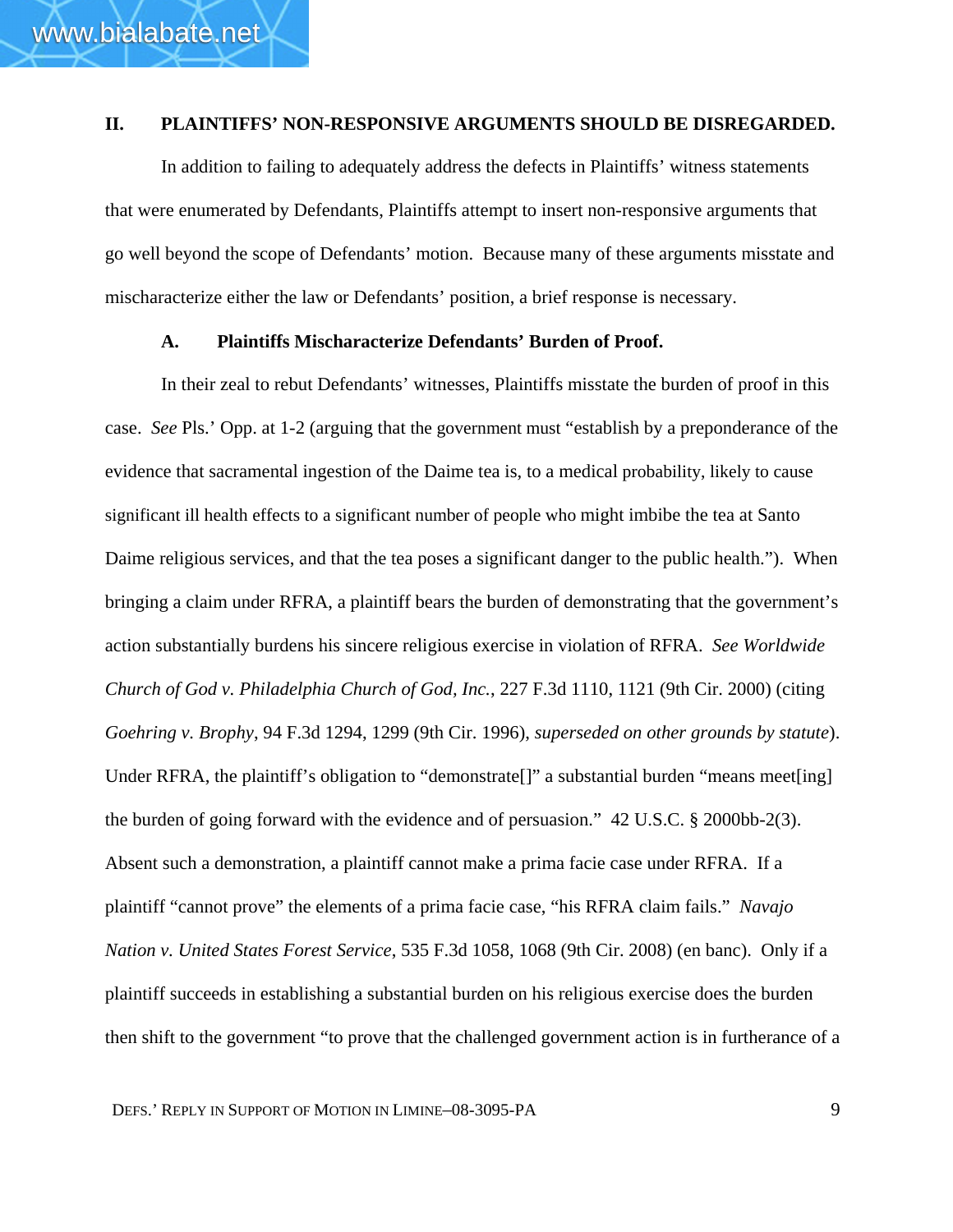'compelling governmental interest' and is implemented by 'the least restrictive means.'" *Id.*

Even if Plaintiffs were to persuade the Court that their prima facie case has been established, the Court would then evaluate whether any of the six government interests outlined by Defendants are sufficiently compelling to satisfy RFRA. *See id*. Defendants have asserted the following six compelling interests: (1) a compelling health and safety interest in banning the use of ayahuasca; (2) a compelling interest in banning the use of ayahuasca by high-risk groups; (3) a compelling interest in verifying the quantity of ayahuasca imported or manufactured and the concentration of DMT and all other active substances contained in the ayahuasca; (4) a compelling interest in preventing the diversion of ayahuasca to non-religious use or to participants who are not sincere adherents to the Santo Daime Church; (5) a compelling interest in requiring requests for exemptions from the CSA and/or for petitions for rescheduling to be addressed first through an administrative process; (6) a compelling interest in full compliance with the CSA's closed regulatory scheme, which includes compliance with the exemption process. *See* Def. Trial Br. at 11-15, Doc. #28. The Court should evaluate each of these compelling interests rather than relying on Plaintiffs' interpretation of Defendants' arguments.

Even if Plaintiffs were permitted to determine the specific factual issues that Defendants must prove, Plaintiffs are wrong to assert that the government must prove "perceived harm is, to a medical probability, likely to ripen into actual, significant harm.." *See* Pls.' Opp. at 11. The Supreme Court has stated that where there is medical uncertainty, legislative protections are afforded significant breadth. "The question becomes whether the Act can stand when this medical uncertainty persists . . The Court has given state and federal legislatures wide discretion to pass legislation in areas where there is medical and scientific uncertainty." *Gonzales v.*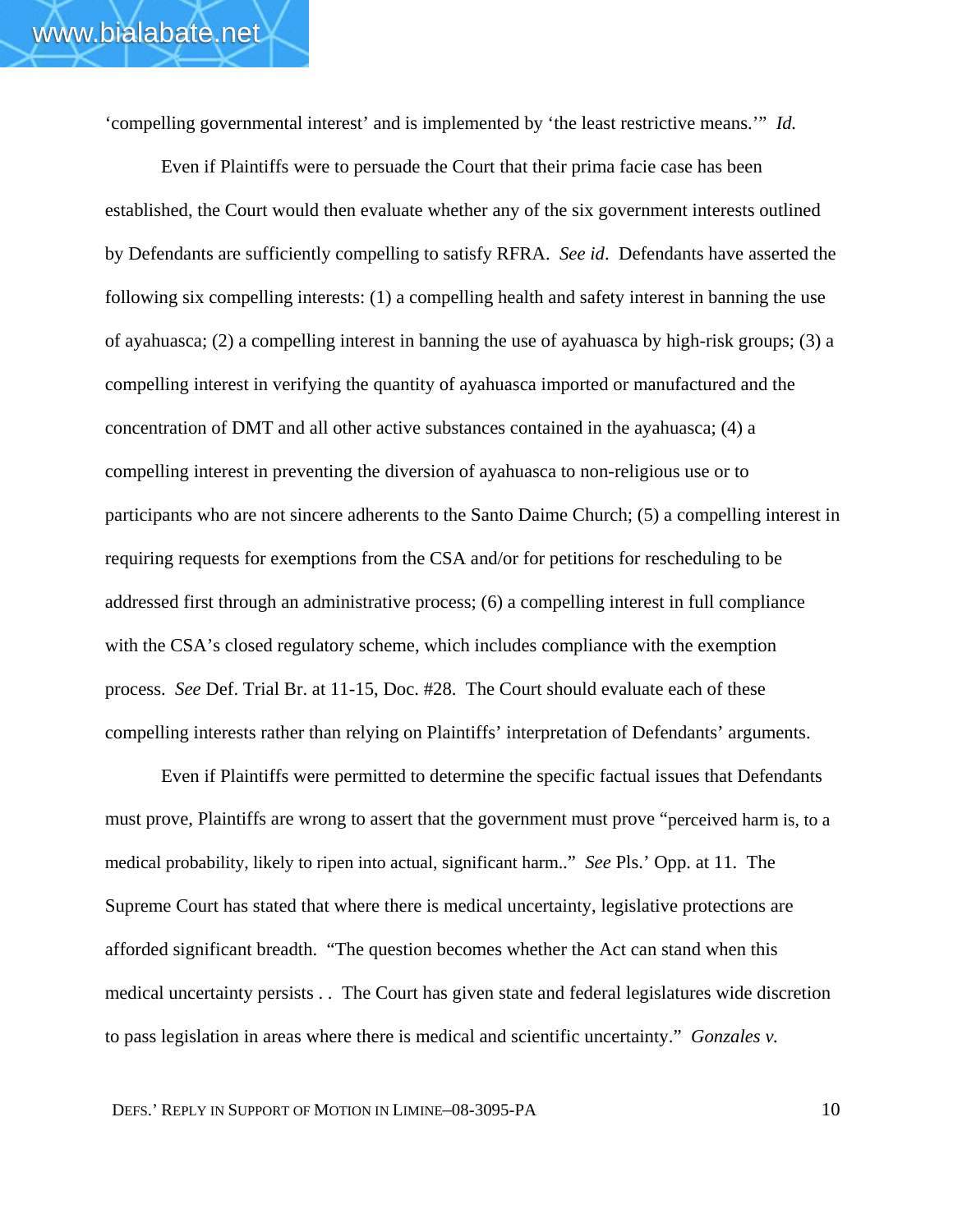*Carhart*, 550 U.S. 124 n.20 (2007).

# **B. Plaintiffs Impermissibly Cite Testimony from an Untimely, Unqualified Witness.**

Plaintiffs present Dr. Michael T. Ghiselin as a rebuttal witness, explaining that he has reviewed "the [defense] experts' statements in light of whether their proposed testimony satisfies the standards of the scientific method under *Daubert, Kumho Tire*, and *Joiner*." Pls.' Opp. at 8-9. An opposition brief is an inappropriate vehicle for admission of an eleventh-hour rebuttal witness statement, the admissibility of which will be challenged in a forthcoming motion. Should the Court grant that motion, the extensive citations to Dr. Ghiselin's witness statement in Plaintiffs' opposition brief should similarly be excluded from evidence.

## **C. Plaintiffs' Renewed Claims of Collateral Estoppel Should Be Disregarded**.

Plaintiffs reprise their claim that the collateral estoppel doctrine should be applied. *See* Pls.' Opp. at 1; *see also* Mot. for Partial Summ. J. at Doc. # 19. Plaintiffs acknowledge that this argument has already been made and rejected by this Court. Pls.' Opp, at 1, n. 1 (admitting that "Plaintiffs initially raised the issue of collateral estoppel before the defendants had submitted their witness statements, and the motion was denied."). Plaintiffs have not provided any reason for the Court to revisit that opinion.

As they have done previously, Plaintiffs contend that Defendants are estopped from raising various arguments regarding (1) the CSA; (2) the government's compelling interests in regulating and/or banning use of DMT; and (3) application of the CSA to Plaintiffs' purported use of ayahuasca. Rooted in numerous misconstructions and misinterpretations of the *O Centro* litigation, these contentions lack merit. As previously explained, the so-called nonmutual offensive collateral estoppel may not be asserted against the federal government. *Nat'l Med.*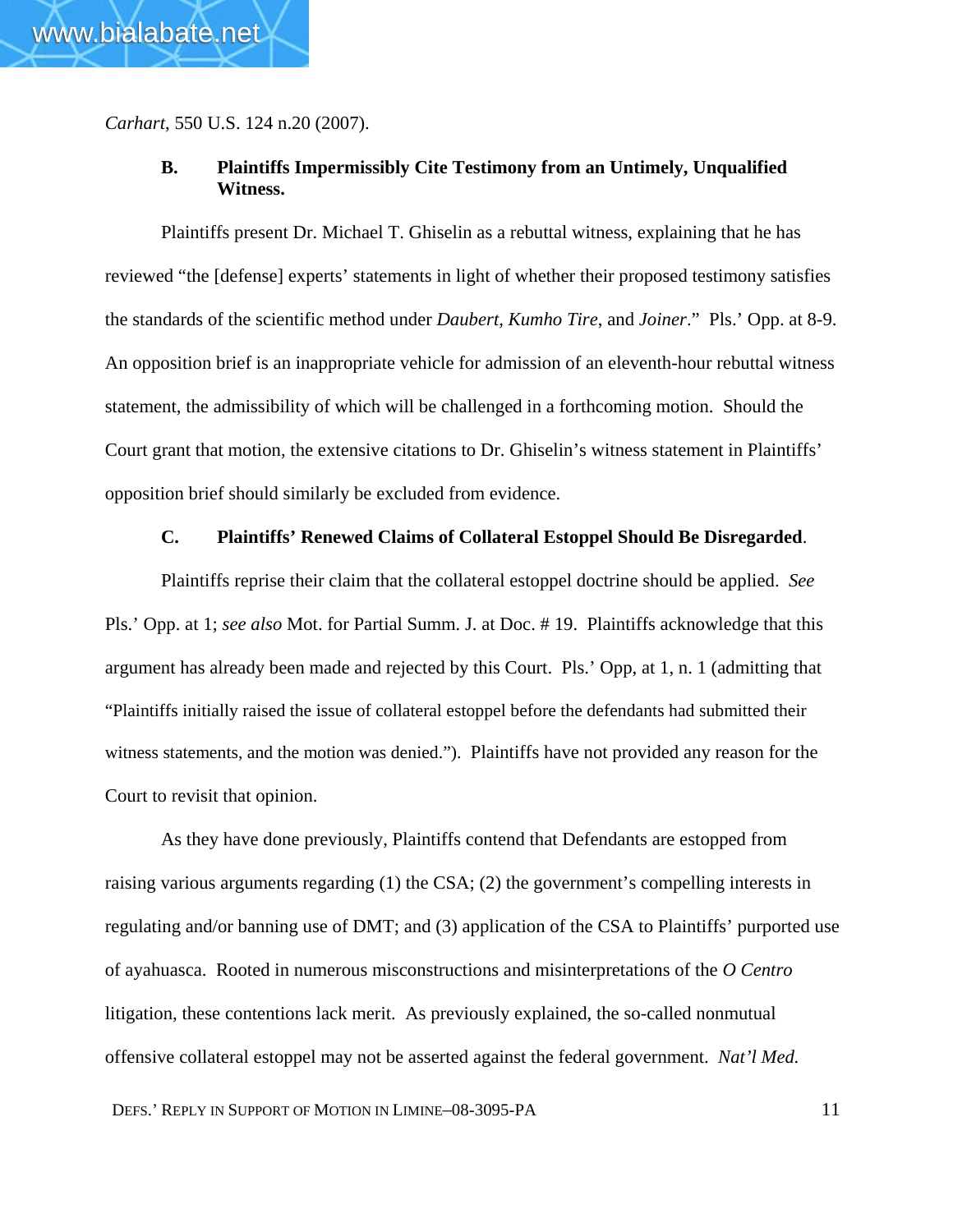*Enters., Inc. v. Sullivan*, 916 F.2d 542, 545 (9th Cir. 1990) (noting "the well-established rule that nonmutual offensive collateral estoppel cannot be asserted against the government") (citing *United States v. Mendoza*, 464 U.S. 154, 159-60 (1984)); *see also Coeur D'Alene Tribe of Idaho v. Hammond*, 384 F.3d 674, 689-90 (9th Cir. 2004) (citing *Sullivan*, 916 F.2d at 545).

Even if the collateral estoppel doctrine *could* be asserted against the government, it is far from satisfied here. The doctrine requires that the following three elements be met: (1) the issue necessarily decided in the previous proceeding is identical to the one which is sought to be relitigated; (2) the first proceeding ended with a final judgment on the merits; and (3) the party against whom collateral estoppel is asserted was a party or in privity with a party at the first proceeding. *Reyn's Pasta Bella, LLC v. Visa USA, Inc.*, 442 F.3d 741, 746 (9th Cir. 2006). Neither the first nor the second criteria is satisfied in this case. Instead of advancing the discussion of the legal issues before the Court, Plaintiffs instead choose to ignore unfavorable jurisprudence and repeat discredited arguments.

## **D. Defendants Have Not Acted in "Bad Faith."**

 The most egregious of Plaintiffs' non-responsive and unsupported accusations is contained on pages 25-26 of their opposition. Plaintiffs assert that, in presenting its opposition to analogies between peyote and ayahuasca, Defendants have acted in "bad faith." Pls.' Opp. at 26. Despite their numerous discussions of the *O Centro* litigation (both in this brief and in other filings), Plaintiffs never fairly characterize the holding of the Supreme Court's decision in that case. *See Gonzales v. O Centro Espirita Beneficiente Uniao do Vegetal*, 546 U.S. 418, 436 (2008). Plaintiffs' accusation that Defendants' accurate description of existing law (that the government must undergo a "case-by-case consideration of religious exemptions") has been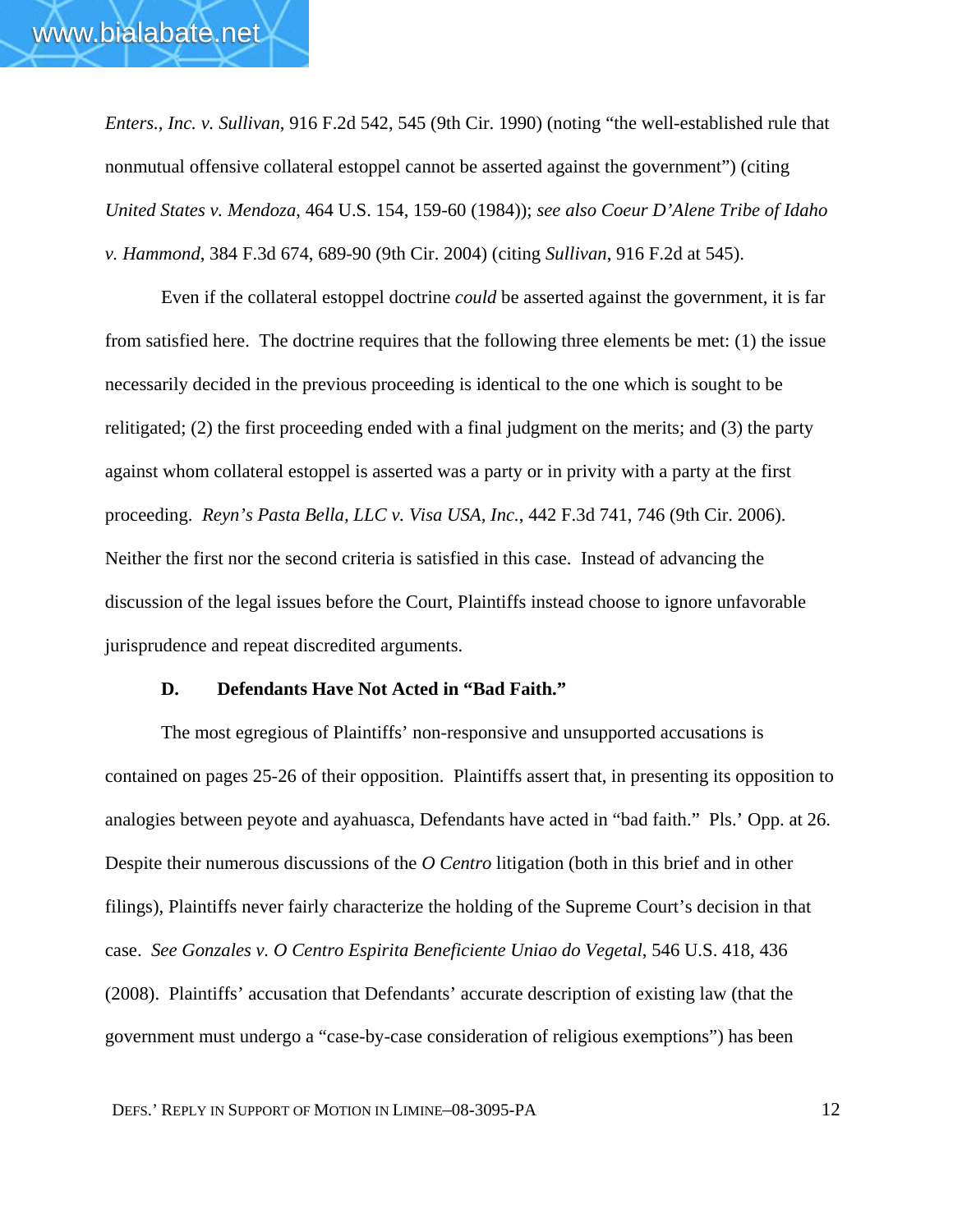offered in "bad faith" should be summarily rejected. *See id*. at 436. Defendants have no doubt that this Court is well aware of that litigation and the related decisions, and therefore will not insert any further discussion of that case here.

# **E. Plaintiffs Falsely Claim That "Defendants' Experts Have Agreed that Santo Daime Is a Legitimate Religion."**

Plaintiffs state that "Defendants' experts have agreed that the Santo Daime is a legitimate religion." Pls.' Opp. at 2. This statement is categorically untrue. Neither Defendants nor their witnesses intend to convey, either explicitly or implicitly, that they have investigated or concluded anything about the bona fides of the Plaintiff church as a religion. The legitimacy of Plaintiffs' religion and sincerity of their faith is part of Plaintiffs' prima facie case under RFRA that must be proven at trial. *See Worldwide Church of God*, 227 F.3d 1110, 1121 (9th Cir. 2000) (citing *Goehring v. Brophy*, 94 F.3d 1294, 1299 (9th Cir. 1996), *superseded on other grounds by statute*). Although Defendants have acknowledged that the Church of the Holy Light of the Queen "is a religious corporation formed under the laws of the State of Oregon," Defs.' Answer at 3, Doc. #88, Defendants have never stipulated to the sincerity of all members, visitors, and donors to the Santo Daime Church or to the fact that the Plaintiff branches of the Santo Daime Church are "religions" as defined by RFRA and related case law.

#### **CONCLUSION**

For the foregoing reasons, the Court should exclude the portions of testimony by Dr. Halpern, Mr. Gurulé, Dr. Winkelman, Dr. MacRae, Dr. Cozzi, and Mr. Gerding that fail to comply with the methodological and foundational requirements of Rule 702 and/or the relevance requirement of Rule 401 and 402.